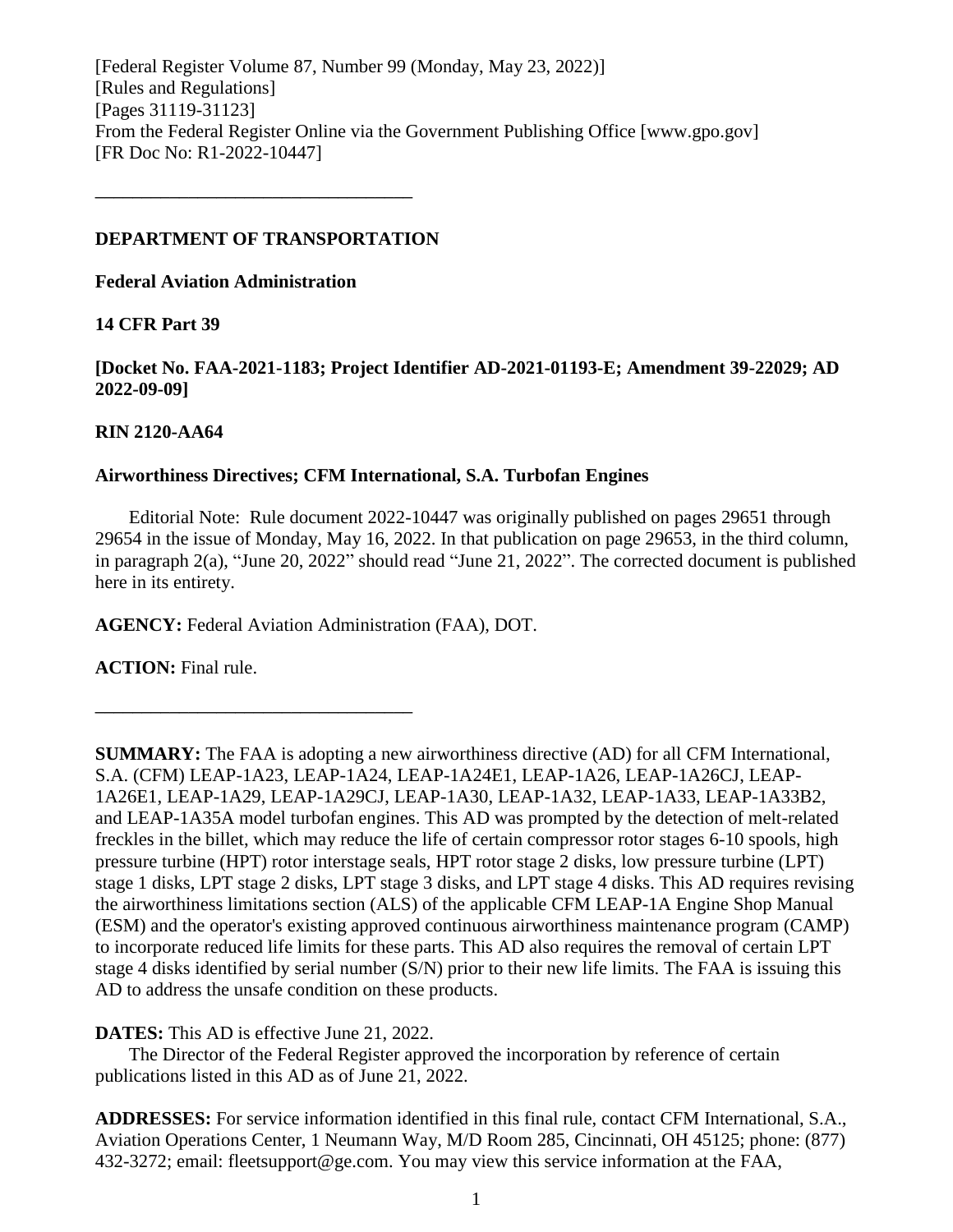Airworthiness Products Section, Operational Safety Branch, 1200 District Avenue, Burlington, MA 01803. For information on the availability of this material at the FAA, call (817) 222-5110. It is also available at https://www.regulations.gov by searching for and locating Docket No. FAA-2021-1183.

#### **Examining the AD Docket**

You may examine the AD docket at https://www.regulations.gov by searching for and locating Docket No. FAA-2021-1183; or in person at Docket Operations between 9 a.m. and 5 p.m., Monday through Friday, except Federal holidays. The AD docket contains this final rule, any comments received, and other information. The address for Docket Operations is U.S. Department of Transportation, Docket Operations, M-30, West Building Ground Floor, Room W12-140, 1200 New Jersey Avenue SE, Washington, DC 20590.

**FOR FURTHER INFORMATION CONTACT:** Mehdi Lamnyi, Aviation Safety Engineer, ECO Branch, FAA, 1200 District Avenue, Burlington, MA 01803; phone: (781) 238-7743; fax: (781) 238- 7199; email: Mehdi.Lamnyi@faa.gov.

## **SUPPLEMENTARY INFORMATION:**

#### **Background**

The FAA issued a notice of proposed rulemaking (NPRM) to amend 14 CFR part 39 by adding an AD that would apply to all CFM LEAP-1A23, LEAP-1A24, LEAP-1A24E1, LEAP-1A26, LEAP-1A26CJ, LEAP-1A26E1, LEAP-1A29, LEAP-1A29CJ, LEAP-1A30, LEAP-1A32, LEAP-1A33, LEAP-1A33B2, and LEAP-1A35A model turbofan engines. The NPRM published in the Federal Register on January 18, 2022 (87 FR 2563). The NPRM was prompted by the manufacturer's detection of melt-related freckles in the billet, which may reduce the life of certain compressor rotor stages 6-10 spools, HPT rotor interstage seals, HPT rotor stage 2 disks, LPT stage 1 disks, LPT stage 2 disks, LPT stage 3 disks, and LPT stage 4 disks (life-limited parts (LLPs)). Through the manufacturer's investigation, it was determined that these LLPs may have subsurface anomalies that developed during the manufacturing process, resulting in a lower life capability. In the NPRM, the FAA proposed to require revising the ALS of the CFM LEAP-1A ESM, as applicable to each affected engine model, and the operator's existing approved CAMP to incorporate reduced life limits for certain LLPs. In the NPRM, the FAA also proposed to require operators to remove certain LPT stage 4 disks, identified by S/N, before reaching their new life limits. The LPT stage 4 disks, identified by S/N in Figure 1 to paragraph (g)(2) of the NPRM, were discovered by the manufacturer after publication of the ALS revision.

After the NPRM was issued, CFM revised its service information by including additional part numbers for newly manufactured parts that did not exist prior to NPRM publication. Accordingly, the FAA has revised paragraph  $(g)(1)(iii)$  of this AD to require operators to update the ALS of the applicable CFM LEAP-1A ESM and the operator's existing approved CAMP to include CFM Low Pressure Turbine Rotor Life Limits LEAP 1A-05-11-04-01A-0B1B-C, Issue 010-00, dated February 15, 2022, instead of CFM Low Pressure Turbine Rotor Life Limits LEAP 1A-05-11-04-01A-0B1B-C, Issue 009-00, dated June 1, 2021.

The FAA has also added a credit for previous actions paragraph to this AD, providing credit to operators that incorporated CFM Low Pressure Turbine Rotor Life Limits LEAP 1A-05-11-04-01A-0B1B-C, Issue 009-00, dated June 1, 2021, into the ALS of the applicable ESM and the operator's existing approved CAMP prior to the effective date of this AD.

The FAA is issuing this AD to address the unsafe condition on these products.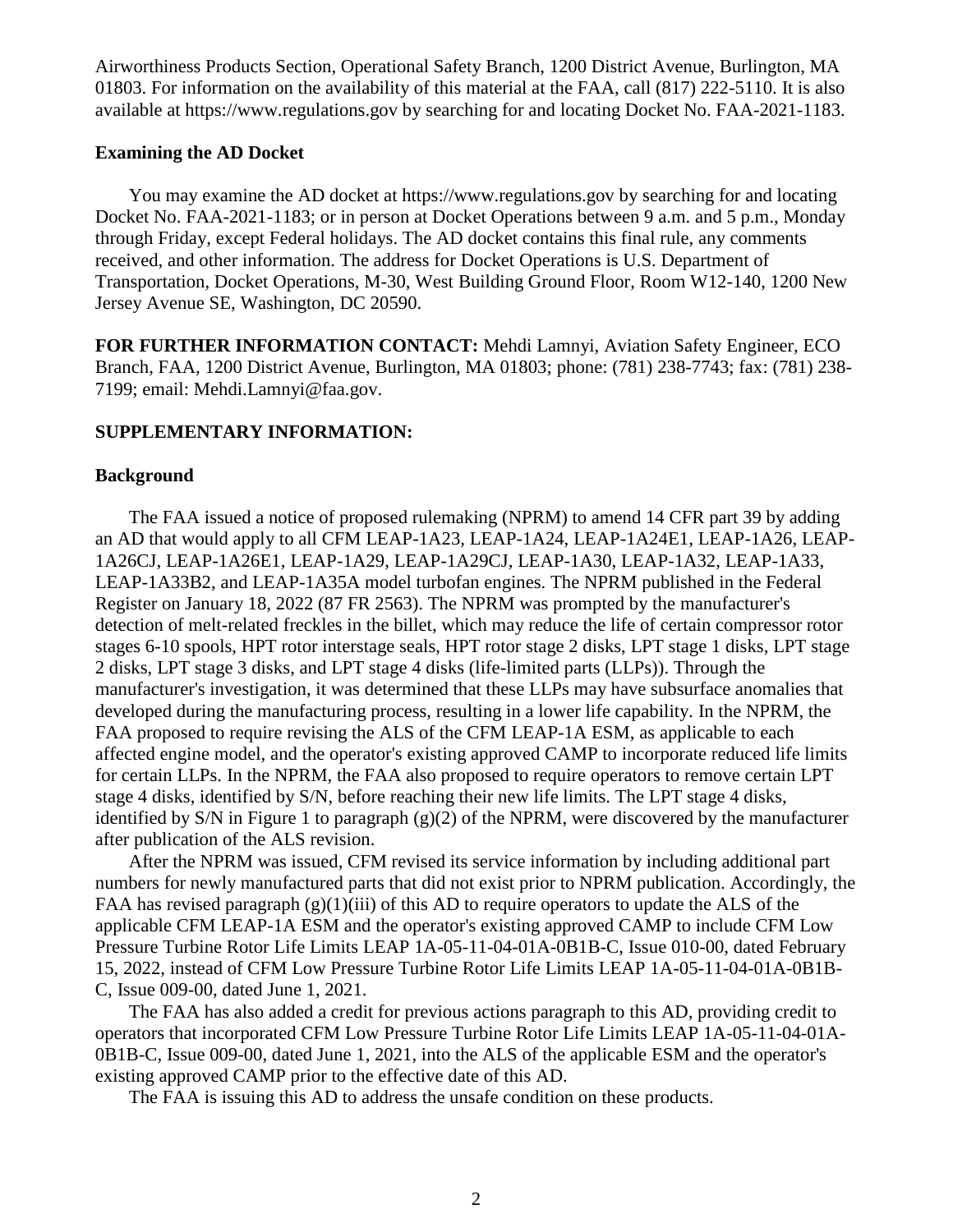### **Discussion of Final Airworthiness Directive**

#### **Comments**

The FAA received comments from two commenters. The commenters were American Airlines (AA) and Air Line Pilot Association, International (ALPA). The following presents the comments received on the NPRM and the FAA's response to each comment.

#### **Request To Include Future Revisions to ESM**

AA requested that the FAA add "... or later" to the following ALS references in paragraph (g) of this AD to allow for the use of future revisions;

(i) CFM High Pressure Compressor Rotor Life Limits LEAP 1A-05-11-02-01A-0B1B-C, Issue 010-00, dated September 15, 2021, or later;

(ii) CFM High Pressure Turbine Rotor Life Limits LEAP 1A-05-11-03-01A-0B1B-C, Issue 007- 00, dated September 15, 2021, or later; and

(iii) CFM Low Pressure Turbine Rotor Life Limits LEAP 1A-05-11-04-01A-0B1B-C, Issue 009- 00, dated June 1, 2021, or later.

AA stated that they are currently using Issues 7, 9, and 10 of the referenced service information and their ALS and CAMP are already in compliance with this AD. AA also stated that CFM continues to update the referenced service information and Issues 7, 9, and 10 will be further revised. As a result, the requirements of this AD will cause AA to use outdated service information.

The FAA disagrees with adding "or later" when referencing the service information in paragraph (g) of this AD. Future revisions of the service information have not yet been published by the manufacturer or reviewed by the FAA. A request for an alternative method of compliance can be submitted to the FAA if future revisions of the service information referenced in paragraph (g) of this AD are published. Additionally, if future revisions of the service information are published by the manufacturer and approved by the FAA, the FAA may consider further rulemaking.

#### **Request To Add Credit for Previous Actions**

AA requested that the FAA add a new paragraph (h)(3) to this AD to allow credit for previous actions associated with the required actions proposed in paragraph  $(g)(1)(iii)$  of the NPRM, similar to the credit paragraphs proposed in  $(h)(1)$  and  $(h)(2)$  of the NPRM. AA requested that the new paragraph (h)(3) provide credit to operators if CFM Low Pressure Turbine Rotor Life Limits LEAP 1A-05-11-04-01A-0B1B-C, Issue 008-00 was incorporated into the ALS of the applicable ESM and the operator's existing approved CAMP prior to the effective date of this AD.

The FAA notes that CFM Low Pressure Turbine Rotor Life Limits LEAP 1A-05-11-04-01A-0B1B-C, Issue 009-00, dated June 1, 2021, was the first issue of this service information to include the reduced life limits for that module as a result of the investigation into melt-related freckles in the billet. Issue 008-00 and earlier issues do not include the reduced life limits so the FAA will not provide credit for issues released prior to Issue 009-00. Since the FAA issued the NPRM, the manufacturer published CFM Low Pressure Turbine Rotor Life Limits LEAP 1A-05-11-04-01A-0B1B-C, Issue 010-00, dated February 15, 2022. As a result, the FAA has added paragraph (h)(3) to this AD, providing credit for actions required by paragraph  $(g)(1)(iii)$  of this AD if CFM Low Pressure Turbine Rotor Life Limits LEAP 1A-05-11-04-01A-0B1B-C, Issue 009-00, dated June 1, 2021, was incorporated into the ALS of the applicable ESM and the operator's existing approved CAMP prior to the effective date of this AD.

## **Support for the AD**

ALPA expressed support for the AD as written.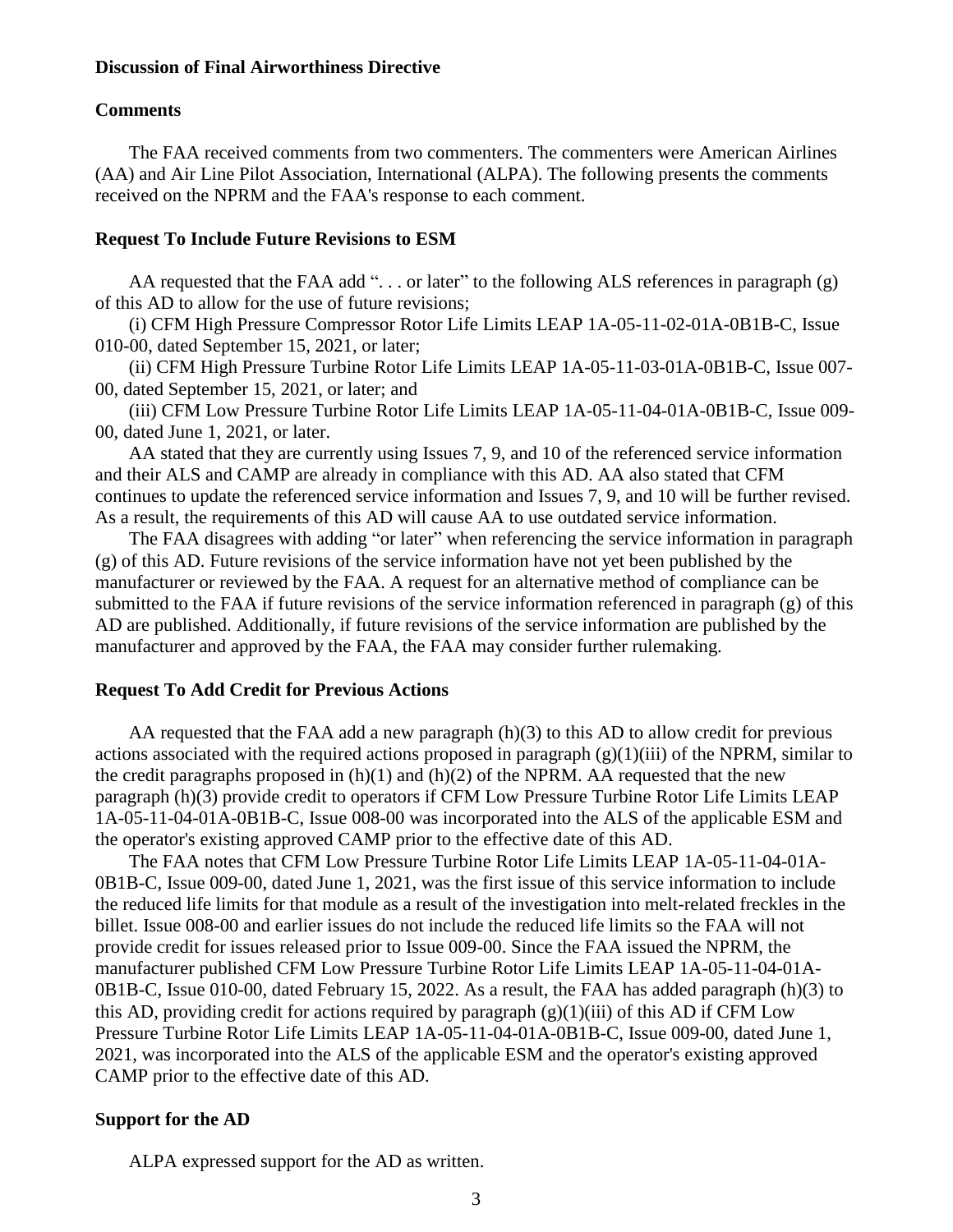## **Conclusion**

The FAA reviewed the relevant data, considered any comments received, and determined that air safety requires adopting this AD as proposed. Accordingly, the FAA is issuing this AD to address the unsafe condition on these products. Except for minor editorial changes and any other changes described previously, this AD is adopted as proposed in the NPRM. None of the changes will increase the economic burden on any operator.

## **Related Service Information Under 1 CFR Part 51**

The FAA reviewed CFM High Pressure Compressor Rotor Life Limits LEAP 1A-05-11-02-01A-0B1B-C, Issue 010-00, dated September 15, 2021 (CFM LEAP 1A-05-11-02-01A-0B1B-C); CFM High Pressure Turbine Rotor Life Limits LEAP 1A-05-11-03-01A-0B1B-C, Issue 007-00, dated September 15, 2021 (CFM LEAP 1A-05-11-03-01A-0B1B-C); and CFM Low Pressure Turbine Rotor Life Limits LEAP 1A-05-11-04-01A-0B1B-C, Issue 010-00, dated February 15, 2022 (CFM LEAP 1A-05-11-04-01A-0B1B-C). CFM LEAP 1A-05-11-02-01A-0B1B-C provides the new life limits for the high-pressure compressor, CFM LEAP 1A-05-11-03-01A-0B1B-C provides the new life limits for the HPT rotor, and CFM LEAP 1A-05-11-04-01A-0B1B-C provides the new life limits for the LPT rotor. This service information is reasonably available because the interested parties have access to it through their normal course of business or by the means identified in ADDRESSES.

## **Other Related Service Information**

The FAA reviewed CFM LEAP 1A-05-11-02-01A-0B1B-C, Issue 009-00, dated July 26, 2021; CFM LEAP 1A-05-11-03-01A-0B1B-C, Issue 006-00, dated July 26, 2021, and CFM LEAP 1A-05- 11-04-01A-0B1B-C, Issue 009, dated June 1, 2021. This service information provides the new life limits for the LLPs.

The FAA also reviewed CFM Service Bulletin (SB) LEAP-1A-72-00-0413-01A-930A-D, Issue 004-00, dated December 11, 2021 (CFM SB LEAP-1A-72-00-0413-01A-930A-D). CFM SB LEAP-1A-72-00-0413-01A-930A-D specifies procedures for removing and replacing the LLPs, and provides new life limits for certain S/Ns of the LLPs.

# **Costs of Compliance**

The FAA estimates that this AD affects 256 engines installed on airplanes of U.S. registry. The FAA estimates that 256 engines installed on airplanes of U.S. registry require revising the ALS of the CFM LEAP-1A ESM and the operator's existing approved CAMP.

The FAA estimates that zero airplanes of U.S. registry require replacement of the LPT stage 4 disk.

The FAA estimates the following costs to comply with this AD:

| Action                                                                                                      | <b>Labor</b> cost | <b>Parts</b><br>cost | Cost per<br>product | Cost on U.S.<br>operators |
|-------------------------------------------------------------------------------------------------------------|-------------------|----------------------|---------------------|---------------------------|
| Revise ALS of Engine Manual and the 1 work-hour $\times$ \$85 \\ \ \$0<br>operator's existing approved CAMP | per hour = $$85$  |                      | \$85                | \$21,760                  |

| <b>Estimated Costs</b> |  |
|------------------------|--|
|------------------------|--|

The FAA estimates the following costs to replace the LPT stage 4 disk: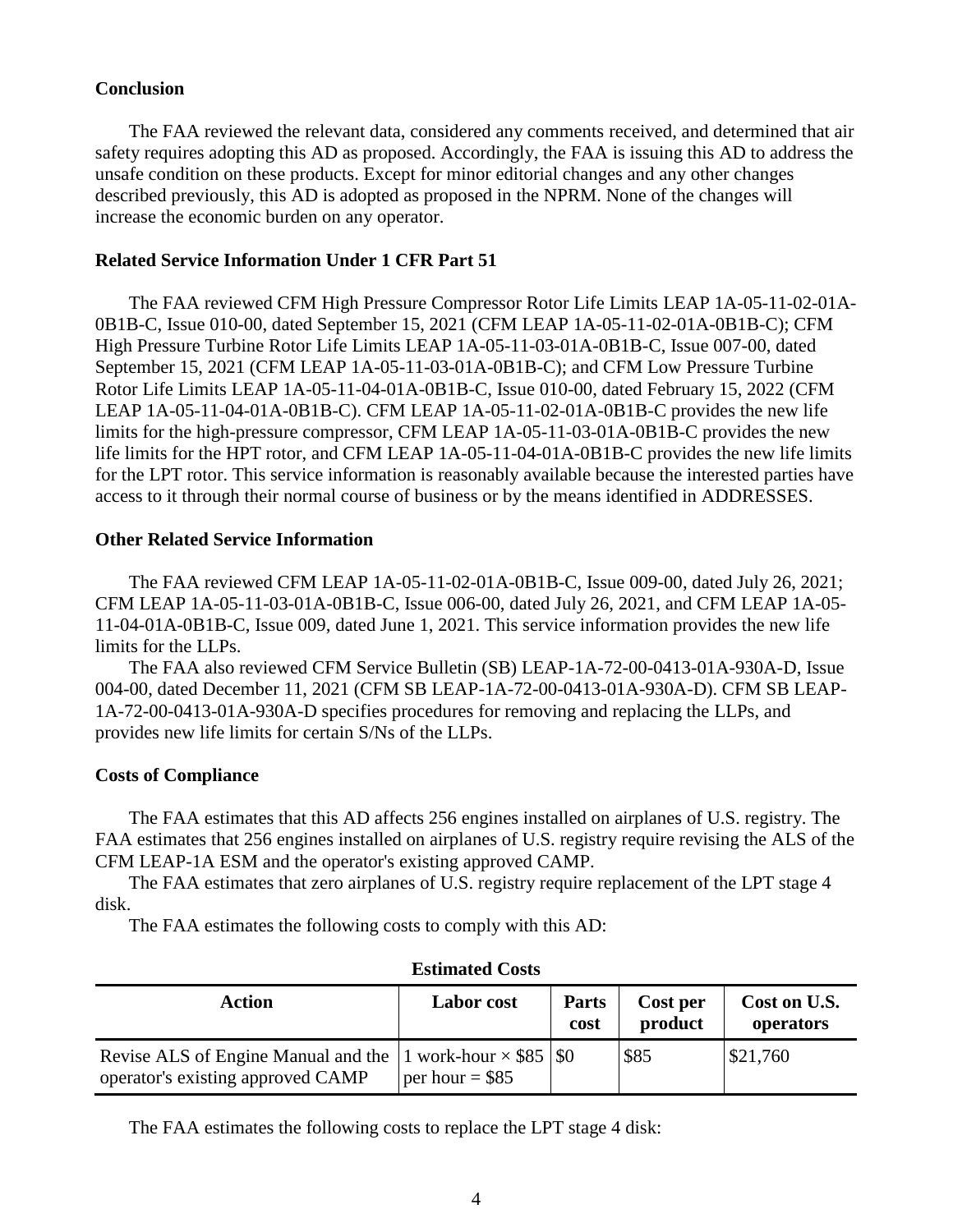### **Estimated Costs**

| Action | <b>Labor</b> cost                                                      | <b>Parts</b><br>cost              | Cost per<br>product | Cost on U.S.<br>operators |
|--------|------------------------------------------------------------------------|-----------------------------------|---------------------|---------------------------|
| 4 disk | Replace LPT Stage 225 work-hours $\times$ \$85 per<br>hour = $$19,125$ | $\mid$ \$129,000 $\mid$ \$148,125 |                     | \$0                       |

# **Authority for This Rulemaking**

Title 49 of the United States Code specifies the FAA's authority to issue rules on aviation safety. Subtitle I, section 106, describes the authority of the FAA Administrator. Subtitle VII: Aviation Programs, describes in more detail the scope of the Agency's authority.

The FAA is issuing this rulemaking under the authority described in Subtitle VII, Part A, Subpart III, Section 44701: General requirements. Under that section, Congress charges the FAA with promoting safe flight of civil aircraft in air commerce by prescribing regulations for practices, methods, and procedures the Administrator finds necessary for safety in air commerce. This regulation is within the scope of that authority because it addresses an unsafe condition that is likely to exist or develop on products identified in this rulemaking action.

# **Regulatory Findings**

This AD will not have federalism implications under Executive Order 13132. This AD will not have a substantial direct effect on the States, on the relationship between the national government and the States, or on the distribution of power and responsibilities among the various levels of government.

For the reasons discussed above, I certify that this AD:

(1) Is not a "significant regulatory action" under Executive Order 12866,

(2) Will not affect intrastate aviation in Alaska, and

(3) Will not have a significant economic impact, positive or negative, on a substantial number of small entities under the criteria of the Regulatory Flexibility Act.

# **List of Subjects in 14 CFR Part 39**

Air transportation, Aircraft, Aviation safety, Incorporation by reference, Safety.

# **The Amendment**

Accordingly, under the authority delegated to me by the Administrator, the FAA amends 14 CFR part 39 as follows:

# **PART 39–AIRWORTHINESS DIRECTIVES**

1. The authority citation for part 39 continues to read as follows:

Authority: 49 U.S.C. 106(g), 40113, 44701.

# **§ 39.13 [Amended]**

2. The FAA amends § 39.13 by adding the following new airworthiness directive: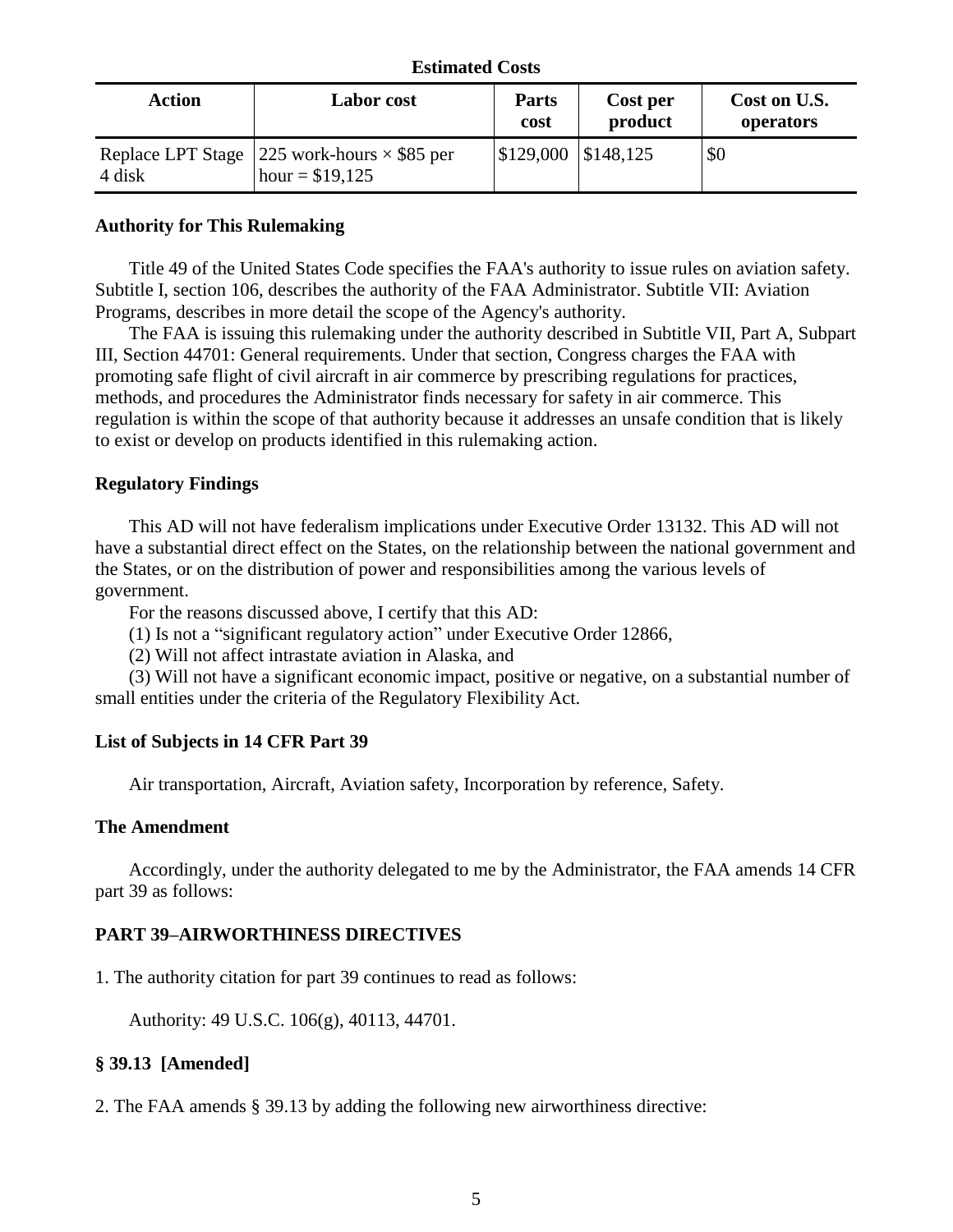

# **AIRWORTHINESS DIRECTIVE**

**www.faa.gov/aircraft/safety/alerts/** www.gpoaccess.gov/fr/advanced.html

**2022-09-09 CFM International, S.A.:** Amendment 39-22029; Docket No. FAA-2021-1183; Project Identifier AD-2021-01193-E.

## **(a) Effective Date**

This airworthiness directive (AD) is effective June 21, 2022.

# **(b) Affected ADs**

None.

# **(c) Applicability**

This AD applies to CFM International, S.A. (CFM) LEAP-1A23, LEAP-1A24, LEAP-1A24E1, LEAP-1A26, LEAP-1A26CJ, LEAP-1A26E1, LEAP-1A29, LEAP-1A29CJ, LEAP-1A30, LEAP-1A32, LEAP-1A33, LEAP-1A33B2, and LEAP-1A35A model turbofan engines.

# **(d) Subject**

Joint Aircraft System Component (JASC) Code 7230, Turbine Engine Compressor Section, and JASC Code 7250, Turbine Section.

# **(e) Unsafe Condition**

This AD was prompted by the detection of melt-related freckles in the billet, which may reduce the life of certain compressor rotor stages 6-10 spools, high pressure turbine (HPT) rotor interstage seals, HPT rotor stage 2 disks, low pressure turbine (LPT) stage 1 disks, LPT stage 2 disks, LPT stage 3 disks, and LPT stage 4 disks. The FAA is issuing this AD to prevent the failure of the highpressure compressor, HPT rotor, and LPT rotor. The unsafe condition, if not addressed, could result in release of uncontained debris, damage to the engine, and damage to the airplane.

# **(f) Compliance**

Comply with this AD within the compliance times specified, unless already done.

# **(g) Required Actions**

(1) Within 60 days after the effective date of this AD, revise the airworthiness limitations section (ALS) of the applicable CFM LEAP-1A Engine Shop Manual (the ESM) and the operator's existing approved continuous airworthiness maintenance program (CAMP) by incorporating the following service information:

(i) CFM High Pressure Compressor Rotor Life Limits LEAP 1A-05-11-02-01A-0B1B-C, Issue 010-00, dated September 15, 2021; and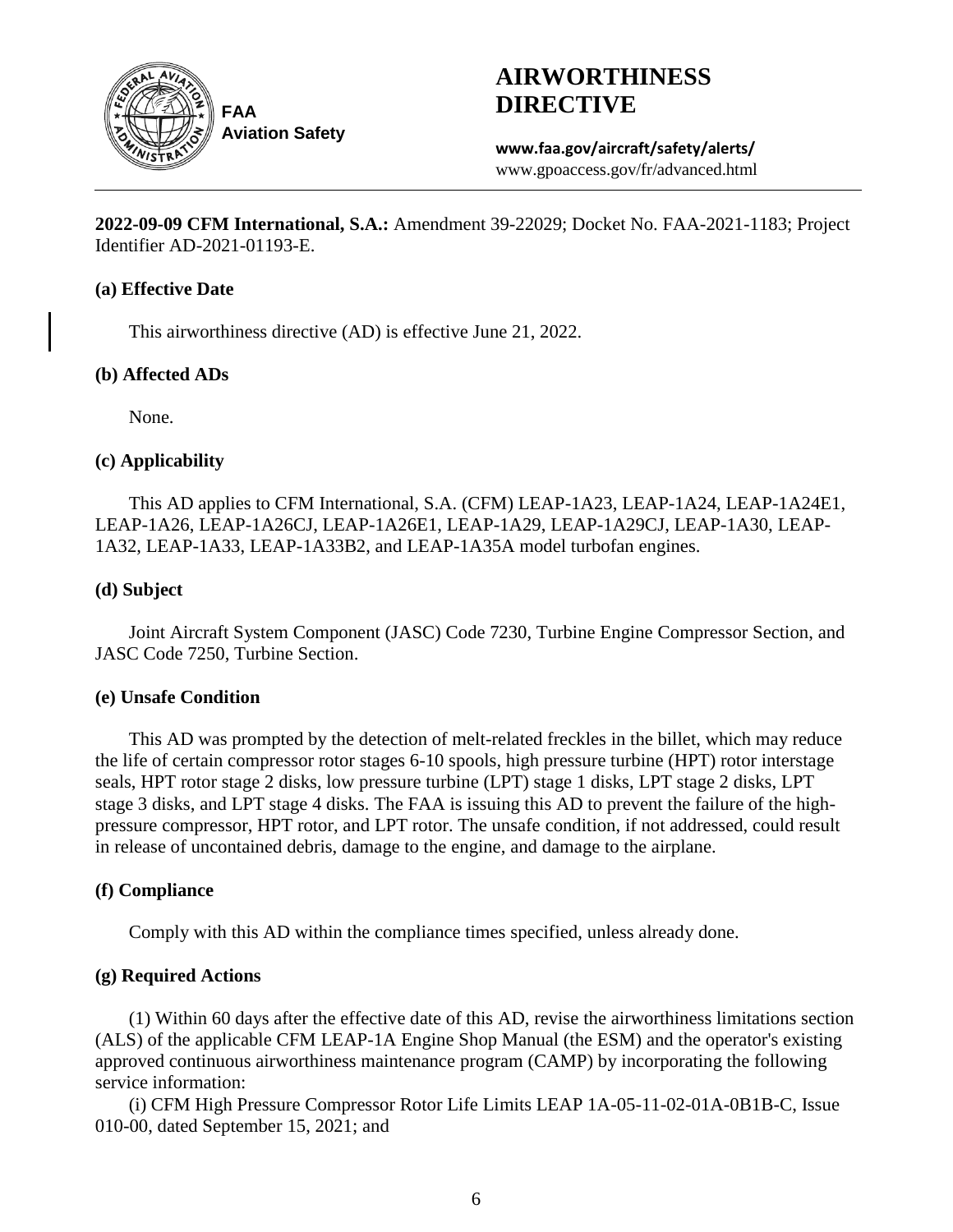(ii) CFM High Pressure Turbine Rotor Life Limits LEAP 1A-05-11-03-01A-0B1B-C, Issue 007- 00, dated September 15, 2021; and

(iii) CFM Low Pressure Turbine Rotor Life Limits LEAP 1A-05-11-04-01A-0B1B-C, Issue 010- 00, dated February 15, 2022.

(2) Before the LPT stage 4 disk, part number (P/N) 362-039-520-0, with serial numbers identified in Figure 1 to paragraph (g)(2) of this AD (Figure 1) accumulates the cycles in Figure 1, or within 100 cycles after the effective date of this AD, whichever occurs later, remove the affected LPT stage 4 disk from service and replace with a part eligible for installation.

| serial No.            | LPT stage 4 disk   Life limit for LEAP-1A23, -1A24, -1A24E1, -1A26, -   Life limit for LEAP-<br>  1A26E1, -1A29, -1A30, -1A32, -1A33, -1A33B2, and   1A26CJ and -1A29CJ<br>$-1A35A$ |                 |
|-----------------------|-------------------------------------------------------------------------------------------------------------------------------------------------------------------------------------|-----------------|
| PC975638<br>PC975635. | $ 2,500$ cycles                                                                                                                                                                     | $1,400$ cycles. |

**Figure 1 to Paragraph (g)(2)–Life Limits for LPT Stage 4 Disks, P/N 362-039-520-0**

#### **(h) Credit for Previous Actions**

(1) You may take credit for the action required by paragraph  $(g)(1)(i)$  of this AD if the following service information was incorporated into the ALS of the applicable ESM and the operator's existing approved CAMP prior to the effective date of this AD: CFM High Pressure Compressor Rotor Life Limits LEAP 1A-05-11-02-01A-0B1B-C, Issue 009-00, dated July 26, 2021.

(2) You may take credit for the action required by paragraph  $(g)(1)(ii)$  of this AD if the following service information was incorporated into the ALS of the applicable ESM and the operator's existing approved CAMP prior to the effective date of this AD: CFM High Pressure Turbine Rotor Life Limits LEAP 1A-05-11-03-01A-0B1B-C, Issue 006-00, dated July 26, 2021.

(3) You may take credit for the action required by paragraph  $(g)(1)(iii)$  of this AD if the following service information was incorporated into the ALS of the applicable ESM and the operator's existing approved CAMP prior to the effective date of this AD: CFM Low Pressure Turbine Rotor Life Limits LEAP 1A-05-11-04-01A-0B1B-C, Issue 009-00, dated June 1, 2021.

## **(i) Alternative Methods of Compliance (AMOCs)**

(1) The Manager, ECO Branch, FAA, has the authority to approve AMOCs for this AD, if requested using the procedures found in 14 CFR 39.19. In accordance with 14 CFR 39.19, send your request to your principal inspector or local Flight Standards District Office, as appropriate. If sending information directly to the manager of the certification office, send it to the attention of the person identified in paragraph (j) of this AD. You may email your request to: ANE-AD-AMOC@faa.gov.

(2) Before using any approved AMOC, notify your appropriate principal inspector, or lacking a principal inspector, the manager of the local flight standards district office/certificate holding district office.

## **(j) Related Information**

For more information about this AD, contact Mehdi Lamnyi, Aviation Safety Engineer, ECO Branch, FAA, 1200 District Avenue, Burlington, MA 01803; phone: (781) 238-7743; fax: (781) 238- 7199; email: Mehdi.Lamnyi@faa.gov.